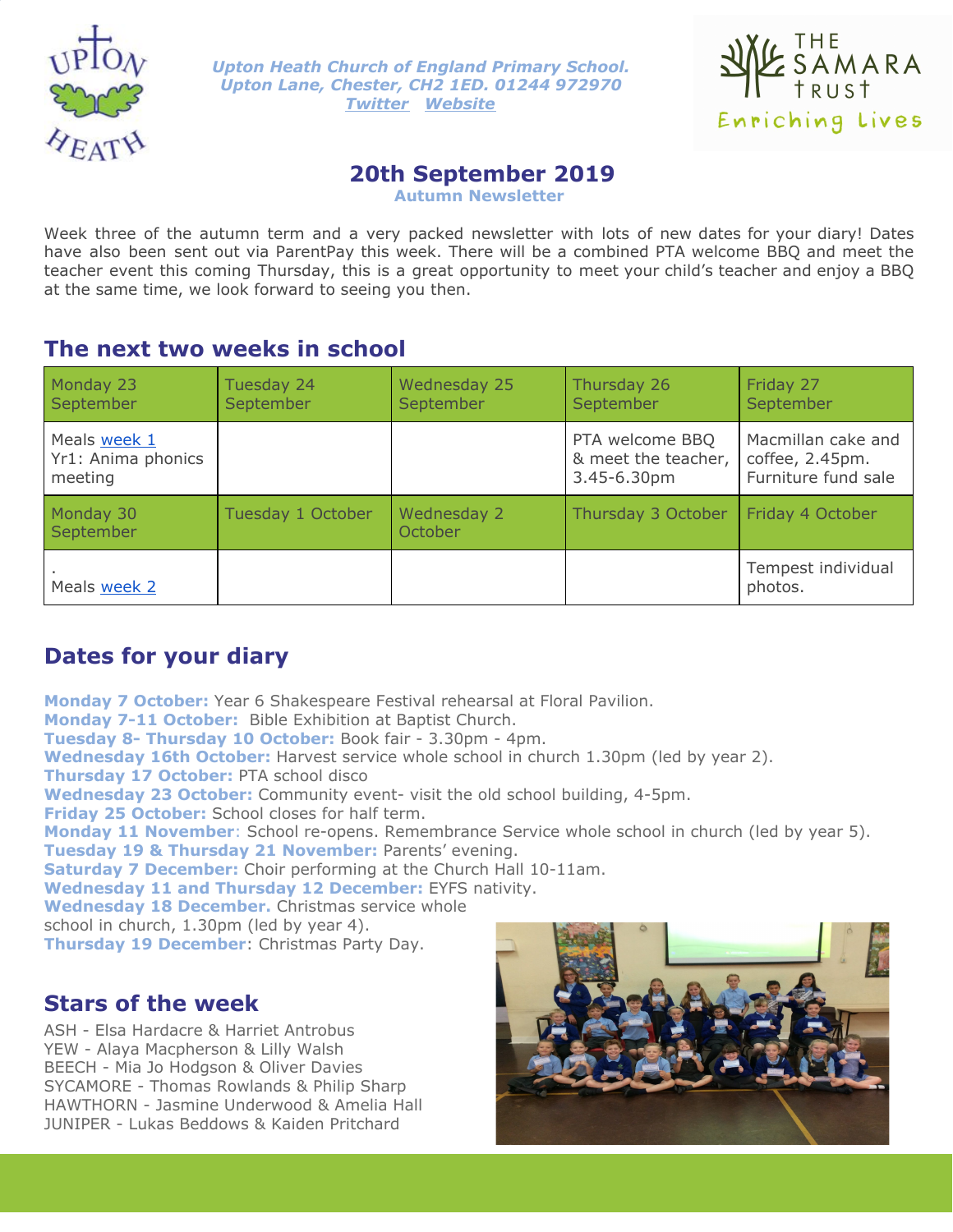CEDAR - Elsie Taylor & Sam Bassett LIME - Rimsha Hamid & Eve Wainwright-Hewitt ELM - Brooke Jones & Kadan Cariga-Williams MAPLE - Annie Roche CHERRY - Jessica Johnson & Hamish Johnson OAK - Esme Lacey & Safiya Thenga-Owen

## **Macmillan cake and coffee & furniture fund sale**

Friday 27th September is Macmillan's World's Biggest Coffee Morning and we are pleased to support this worthy charity on the day with a cake and coffee event to be held in school at 2.45pm. We would be most grateful for your donations of cakes on the morning of the 27th and, of course, to see you for a cake and a cuppa in the afternoon. After school, please pop along (hall or outside) to our 'furniture fund' sale- raising money for furniture in our new school building.

# **Memories of Upton Manor County Primary School**

As we let you know last week, we will be holding an event on the 23rd October at school at 4pm for the community to say goodbye to the old school building. Upton Heath actually only became known by its current name in 1998 and was previously known as Upton Manor County Primary School from its opening in August 1954. The event will be organised alongside Upton Local History Group with memorabilia from the archives on display. Did you (like our very own Mrs. Parker-Rich) attend our school? If so, we'd love to hear and see your memories of the school on social media using the hashtag #memoriesofUHPS.

# **Open days**

Our open days for prospective parents have now been set for the 18th and 19th November, and 3rd December at 10am and 2pm. We realise that our open days are a little later than usual this year due to the new school building only opening on the 11th November (and wanting to give prospective parents the benefit of seeing the new building) and would greatly appreciate your support to spread the word.

# **CEO update**



Paula Conlin (née Moreton) has recently written her CEO [newsletter](https://docs.wixstatic.com/ugd/9c7cd6_a176d894a0c14791a3771cd70dab3022.pdf) which provides

an update on staffing and changes within The Samara Trust and its schools. This is an extensive newsletter and explains in detail the reasons behind, and the timing of, the changes that have taken place at Upton Heath, Clutton and Little Sutton.

### **PE News**

We have a timetable of sporting activities for the children to participate in during their lunchtimes including dance, tag rugby, football and fitness. For the KS1 children there are parachute games and multi skills activities. After a few teething problems with timings, next week should run more smoothly. Please remind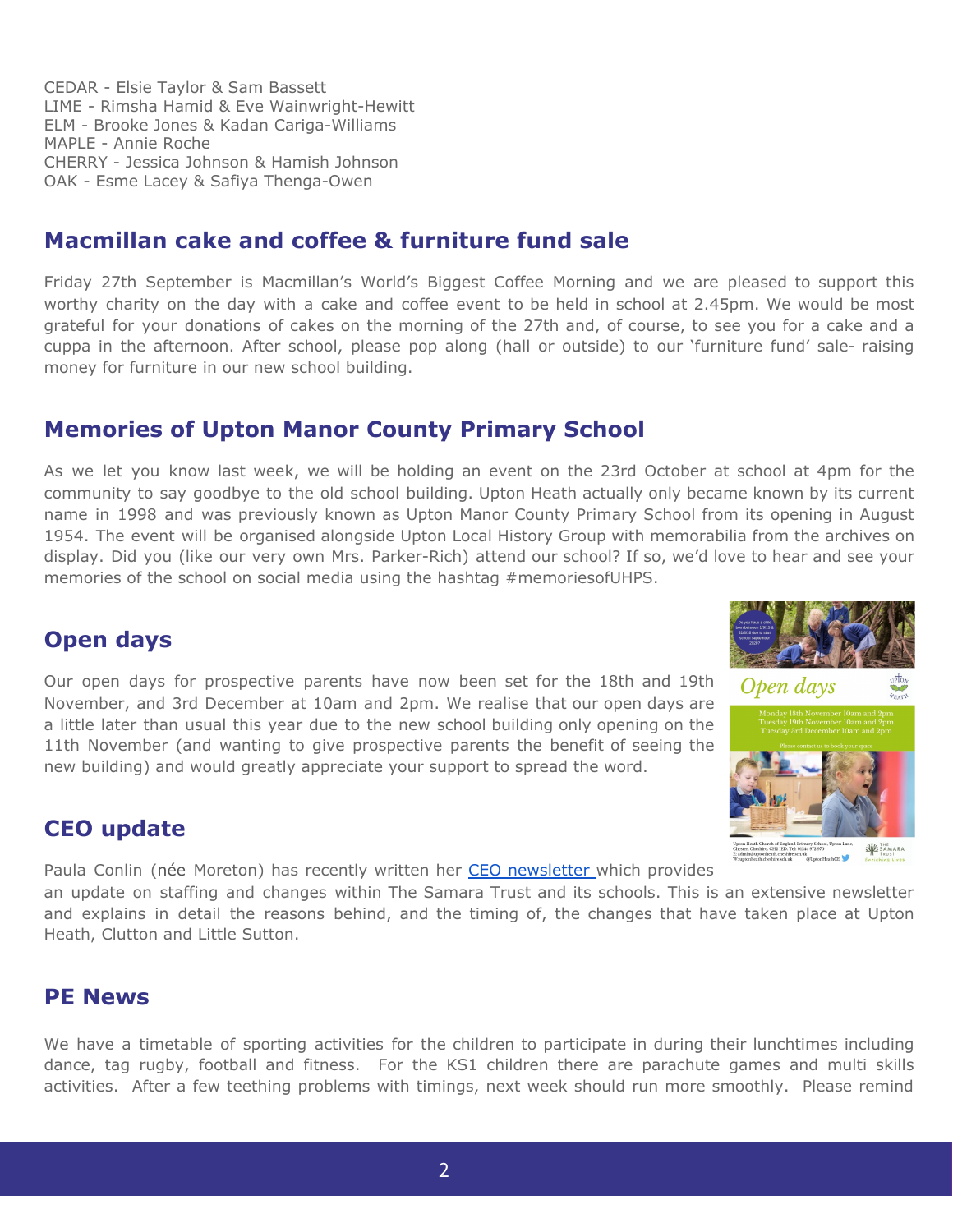your children to look at the timetable and choose what they would like to do. Next week we will be starting tag rugby house competitions for KS2. The children will be given more details on Monday.

#### PE kit reminder:

Please ensure that children have their PE kits in school every day, including spare socks.

#### King's School Netball Tournament

A team of 8 girls from years 5 and 6 played together in our school netball team for the first time on Friday 13th Sept. Friday 13th was certainly not unlucky for them! They proved to be an impressive team with a good level of skill, and through the tournament their teamwork and standard of play improved with every match. They won the first four games easily but unfortunately, lost the final two games to the teams that came 1st and 2nd. We were delighted to finish in 3rd place overall. A terrific achievement for a new team.

#### King's School Football Tournament

The boys played their first tournament of the year at King's School on Friday. They displayed great team work and skill and thoroughly enjoyed the afternoon. Great performance against tough competition . They finished in 4th place overall and well deserved their medals. Just a reminder to please check photo permissions before posting photographs of events and teams on social media- thank you!

### **Bikes and scooters**

After a very near-miss this week, please can we remind you that bikes and scooters are NOT to be ridden on school premises by children or adults.

### **ALDI vouchers**

We are now collecting Aldi school vouchers. If you can help at all please hand the vouchers into the class teacher or at the school office. It would be very much appreciated.

# **Joshua Tree charity**

On Saturday 7th September, Toby, Noah and Owen completed a Duathlon, raising money for The Joshua Tree Charity. They swam 75 metres in open water followed by a 1300 metre run! Well done boys.

# **Astronomy Club**

Some exciting new updates for Astronomy Club, [observations](http://www.uptonheath.cheshire.sch.uk/serve_file/370855) for September and October, plus a [skymap](http://www.uptonheath.cheshire.sch.uk/serve_file/370856).